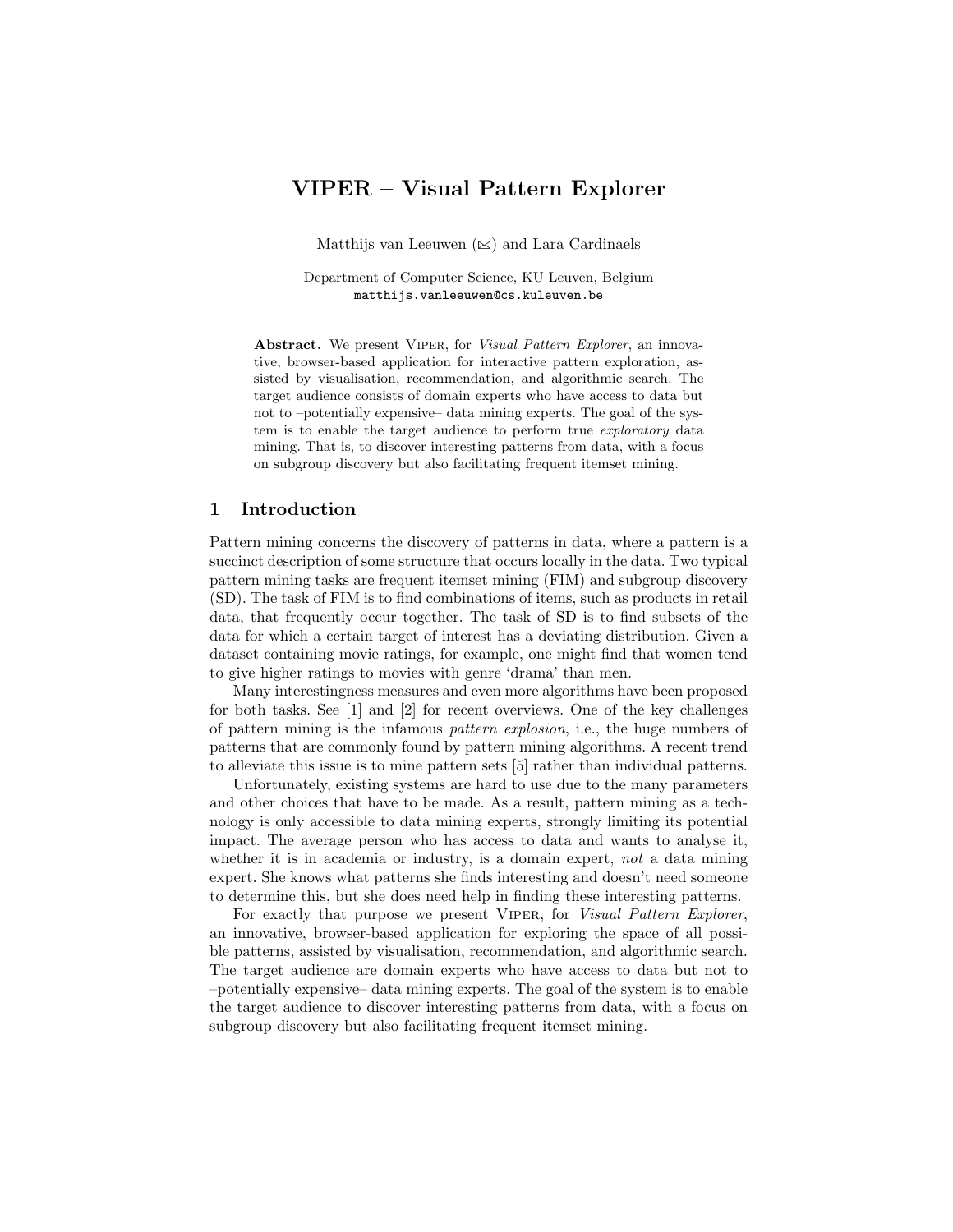## 2 Related work

Throughout the years several pattern mining systems with a graphical user interface have been developed, such as MIME [8] for FIM and Cortana<sup>1</sup> for SD. These systems, however, first mine a (large) number of patterns and then give the user the opportunity to browse this collection; search and interaction are completely decoupled. These tools are generally inaccessible to domain experts, our target audience, due to the large number of algorithms, measures, and parameters.

More recently, interestingness measures have been investigated that can adapt to the background knowledge and/or feedback of a user. Bhuiyan et al. [3] proposed to use user feedback to adapt the sampling distribution of itemsets. Dzyuba et al. [7] proposed to learn pattern rankings using techniques from preference learning. Orthogonally, De Bie [6] focused on a theoretic framework for iterative data mining and a formalisation of subjective interestingness. None of these works presented a working system though. Boley et al. [4] did present a system for 'one-click-mining', in which the preferences of the user for certain algorithms and patterns are learned. Still, objective interestingness measures are used to mine patterns, which are then presented to the user.

### 3 VIPER – Visual Pattern Explorer

We present VIPER, a browser-based application that allows the user to explore the pattern space, assisted by visualisation, recommendation, and search. Given that the target audience are domain experts rather than data mining experts, one of the primary design goals is to keep it as simple as possible.

**Implementation** The web application is publicly available<sup>2</sup> and has been implemented in JavaScript and runs locally in the browser. It has been developed and tested using Chrome, making it available on many platforms.

Features The features of our initial implementation are focused on the application's core functionality, i.e., visually assisted pattern exploration.

Measures To avoid overwhelming the user with a plethora of interestingness measures, VIPER uses just two: 1) coverage (a.k.a. support or frequency) for itemsets and 2) weighted relative accuracy (WRAcc) for subgroups.

Data VIPER can be used for the analysis of categorical datasets (in a simple text format). This allows to use bitvector computations for many operations, making the application respond nearly instantly for datasets of moderate size.

Pattern exploration Once a dataset has been loaded, the user can start exploring the pattern space; see Figure 1. A key principle is that the user is always in control. At any time, the current pattern can be specialised (extended) by clicking an attribute-value combination in one of the charts, or be generalised by removing an attribute-value combination by clicking on it.

The charts indicate all possible specialisations: each chart represents an attribute, and each bar in each chart a possible value for that attribute. The bar

 $^1$  datamining.liacs.nl/cortana.html

<sup>&</sup>lt;sup>2</sup> Demo and source code at www.patternsthatmatter.org/viper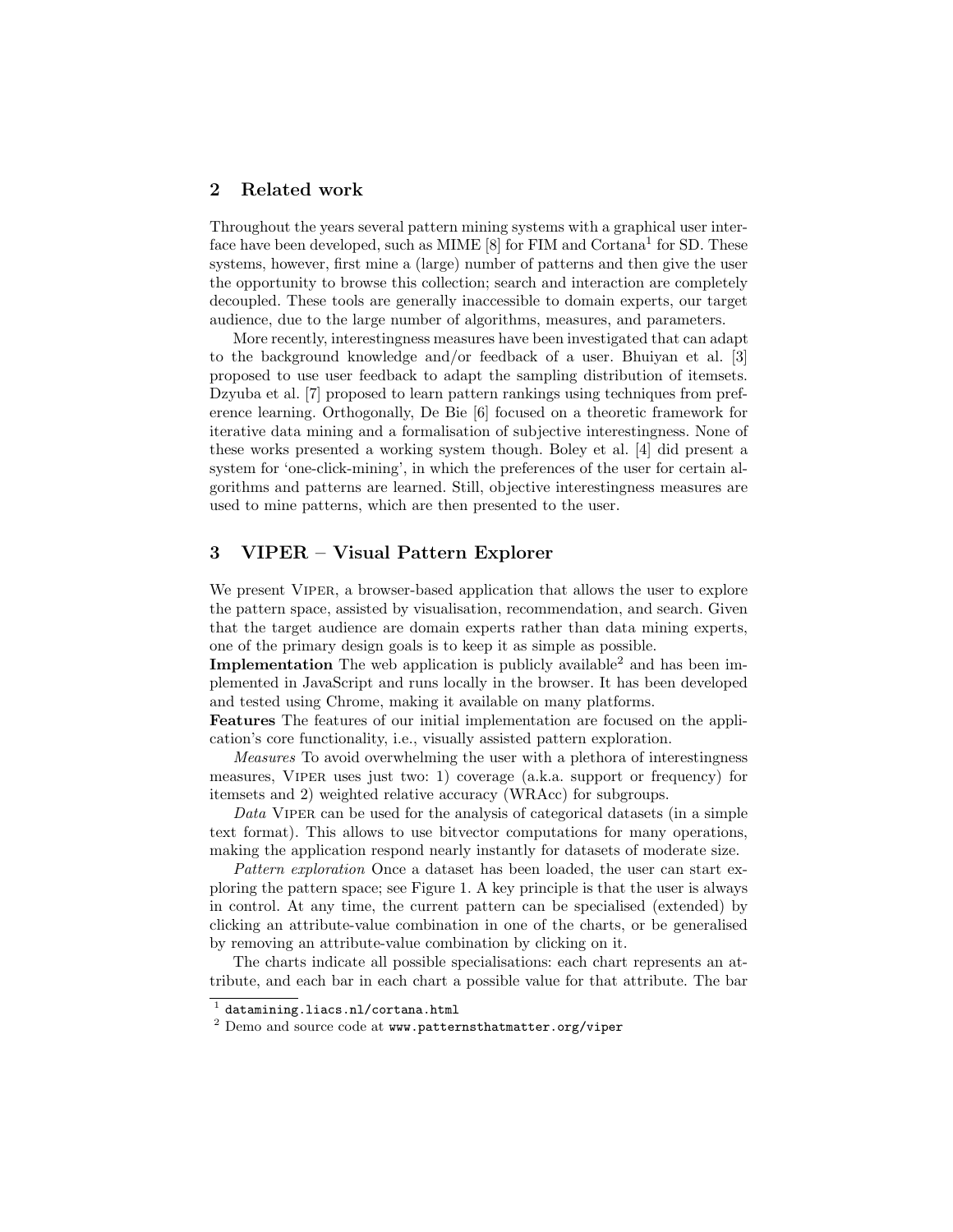

Fig. 1. Screenshot of Viper. Example using movie rating data.

heights represent the interestingness that is obtained by the respective specialisations. For reference the horizontal red lines show the current interestingness. For SD, a target can be chosen (and changed!) at any time; WRAcc is used as interestingness measure when a target is chosen, otherwise coverage is used. To assist the user to assess patterns, a 'word cloud' shows those attribute-values that occur more frequently within the pattern than in the remainder of the data.

Specialisation recommendation To enable the user to efficiently explore the pattern space, by default all specialisations are ordered by attainable interestingness descending. Moreover, several filtering and specialisation recommendation options are offered. For example, text-based filters can be applied to exclude specialisations from the view. Finally, datasets tend to contain strongly correlated attributes, which may result in very similar specialisations ranked first. To remedy this, VIPER offers a diverse recommendation option, which is based on the cover-based beam selection procedure from the DSSD algorithm [9].

Greedy search A user may be interested in quickly finding the best possible specialisation of the current pattern. To facilitate this, we implemented a greedy hillclimbing search strategy ('Improve subgroup') that iteratively specialises a given pattern until weighted relative accuracy cannot be improved.

Iterative mining Once the user has found a pattern she likes, she can move to the next pattern or end the session. In the former case, the pattern is stored and the user can opt to apply sequential covering, meaning that the data selected by the pattern is removed and exploration continues on the remainder of the data. After finishing, the final set of patterns can be inspected and exported.